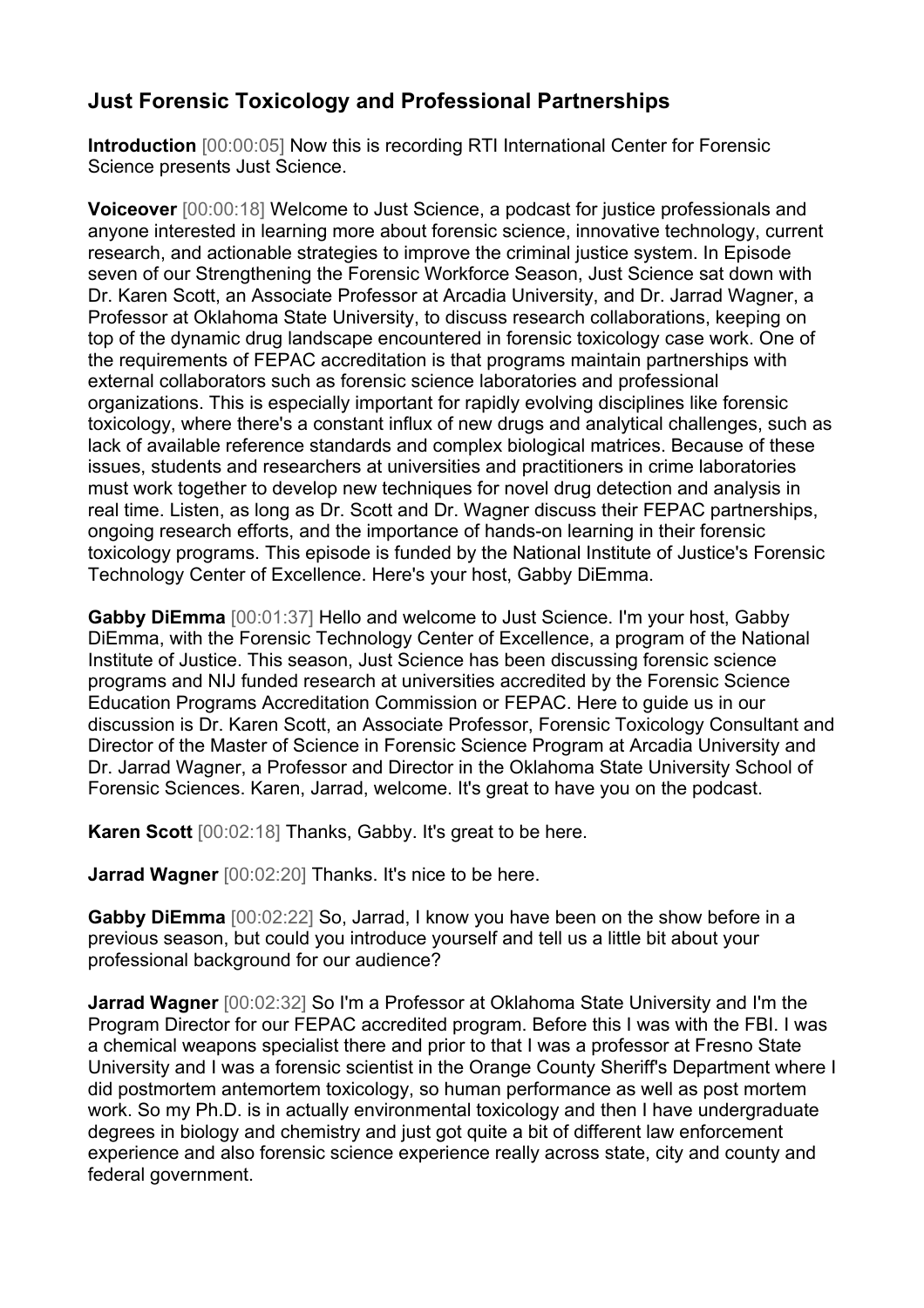**Gabby DiEmma** [00:03:14] And Karen, you have been my research mentor and friend for years, but for those listening who might not be familiar with you and your role at Arcadia University, can you tell us more about your professional background?

**Karen Scott** [00:03:26] So I'm originally from Scotland. I did my undergraduate degree at the University of Strathclyde, which is in Glasgow in forensic and analytical chemistry. I then moved across the city to the University of Glasgow, where I did my Ph.D. in forensic toxicology. Following that, I moved to Japan, where I did a two-year post-doctorate in hair testing under the tutelage of Yuji Nakahara. So I was two years in Tokyo doing hair analysis, looking at incorporation, mainly of the benzodiazepines into hair. Following that I moved back to the UK, to Cambridge and I started my career in academia at Anglia Ruskin University. I was there for seven years. I then moved back into the field of forensic toxicology at the University of Glasgow. I worked at the Department of Forensic Medicine and Science for five years. That position was a dual position, so I was a forensic toxicologist doing postmortem forensic toxicology mainly. But I also set up the Masters of Science in Forensic Toxicology there. Stayed in academia prior to coming over to the United States, where I've been the Director for 10 years at Arcadia.

**Gabby DiEmma** [00:04:46] So both of your universities have excellent FEPAC accredited forensic science programs. Can you tell us more about your programs in general? And then I'd love to hear more about the toxicology tracks in particular, since I know that both of your areas of expertise.

**Jarrad Wagner** [00:05:01] Yeah so actually I'm the Program Director for the entire program. That's the FEPAC accredited program at Oklahoma State University and we've been mainly online. Obviously, the research needs to be done, but we have some really neat distance learning and always have. And we've had to be flexible with our online courses versus our in-person courses in order to meet those very stringent FEPAC requirements. So I am the track lead, we call it, for forensic toxicology and also forensic chemistry, which we'll talk about in a bit. Probably some of the NIJ funded research I have is more related to forensic chemistry. But if you think about it as a larger problem set, it's for me looking at toxicology, there's the chemistry of making the drug or the toxin and then there's characterizing that product and looking at, well, how was it made and what features are there that tell us how it was made and what's present that can be harmful. And then there's looking at biological materials and trying to assess what's present and how those compounds have created injury or how they affect human performance. So as a whole, that's the way I look at forensic toxicology and forensic chemistry is kind of blending together. So in a way, I'm kind of a generalist now. Our program is 32 credits, basically, so 32 semester hours, which is we had reduced it from 39 and it's very difficult to get all of those topics in so there's not a whole lot of room for electives and we're a fairly large program as well.

**Karen Scott** [00:06:35] So the program at Arcadia has four tracks. We have chemistry, trace evidence, biology and toxicology. And students actually get to study all four of those tracks while they're in the program through the courses that they take. However, they do get to specialize through their research opportunities and their internship opportunity. The internship actually takes place primarily through our partnership with the Center for Forensic Science Research and Education. We have a strong partnership with that laboratory, which is close by to Arcadia in nearby Willow Grove.

**Gabby DiEmma** [00:07:11] In your opinion, what are some of the advantages of FEPAC accreditation both for your university and your students?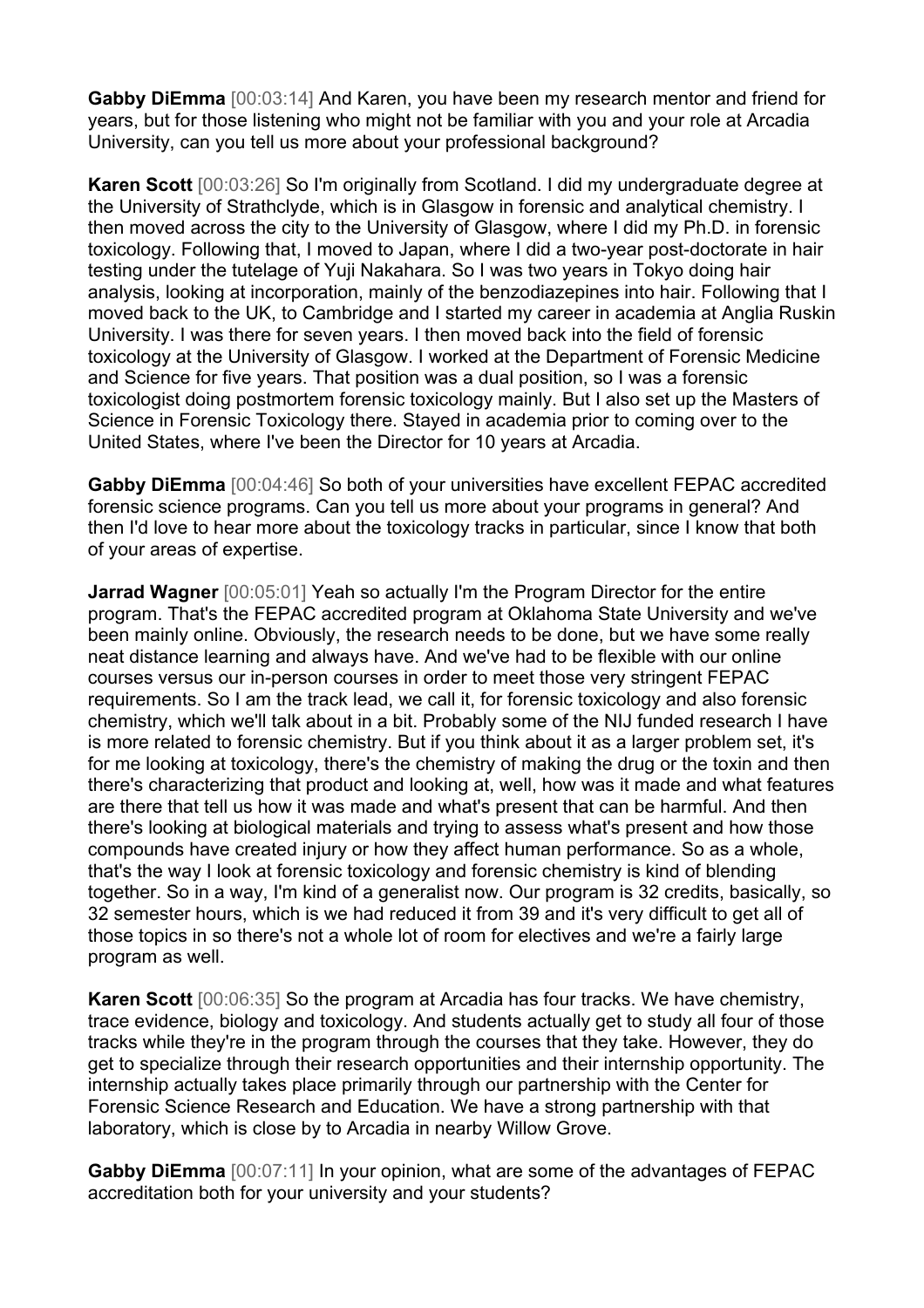**Karen Scott** [00:07:18] So FEPAC keeps the programs accountable. We are going through our FEPAC accreditation right now and that is a lot of paperwork. So we are having to take an inward look at where we're at with regards to the support that we get from the university. We have a look at what our curriculum looks like. We look at what support is available both within the program from the university. We look at the services the university provides every year. We're looking at the feedback that the students provide to us. We look at where our students go and once they graduate from the program. So students such as yourself, Gabby, obviously you're one of our successes. Like I say, they keep us accountable. They're making sure that when students are coming into the program that they're suitably qualified. Whereas without that, you're running the risk of having a substandard program that isn't meeting the needs for the industry itself.

**Jarrad Wagner** [00:08:23] I think the main advantage to us for FEPAC has been name recognition for students. So if someone's interested in forensic science and they go to look at programs, because of the American Academy's Forensic Education Programs Accreditation Commission, they go to that FEPAC site and they can look and see, Oh, well, Oklahoma State University has a program and I think that's been very good, especially as we were growing. The FEPAC, the accreditation itself, I think obviously there's a lot of requirements for tracking data and keeping high quality within the program and really whether we're FEPAC accredited or not, if we don't have students out there that are working in the field and building our reputation as producing great students, then none of it really matters. I'm very pleased that all of my students I mean, every one of my students is out working in the field. They're either in a clinical lab or a forensic lab and they love what they do and people that have them will typically ask if I have more of them.

**Gabby DiEmma** [00:09:23] And so you mentioned research and your research collaborators, so I'd be interested in hearing more about the research that you do and those you collaborate with and how has the National Institute of Justice played into those research opportunities or shaping your program?

**Karen Scott** [00:09:40] So we have collaborations with other local universities. You yourself are very familiar with that. So one of our collaborators is Rutgers University. Your own research through the Arch Street Project is with Rutgers University. We have several of the offices of Chief Medical Examiners who we collaborate with. We collaborate with AFMES in Dover, Delaware. We have collaborations with the Center for Forensic Science Research and Education and NMS Labs. They're one of our largest collaborators. I mentioned previously that we have a partnership with the Center in Willow Grove, and that's our FEPAC relationship requirement for FEPAC. Based on FEPAC, we obviously have the requirement that each of our research projects has an external person. So every student researcher has to have someone unaffiliated with the program on their research committee. So whether that be somebody who works at the Center or somebody who works at NMS Labs, it should be somebody who is an expert in that particular research area. Just this past year, we've done some hair research projects and some of the casework that I'm involved with is actually over in New Zealand and I do a lot of family court work over there. So one of the student research projects where we've been evaluating different anatomical regions for hair testing, we actually have a collaborator over in New Zealand who's been working with the student on her research project. So we have some international collaborators as well as those locally within the United States. So some of the research ideas that we have obviously come from initiatives that stem from the NIJ and some of the student research projects for next year are looking at drug stability, for example, for some of the NPS drugs. And we work as I mentioned, we work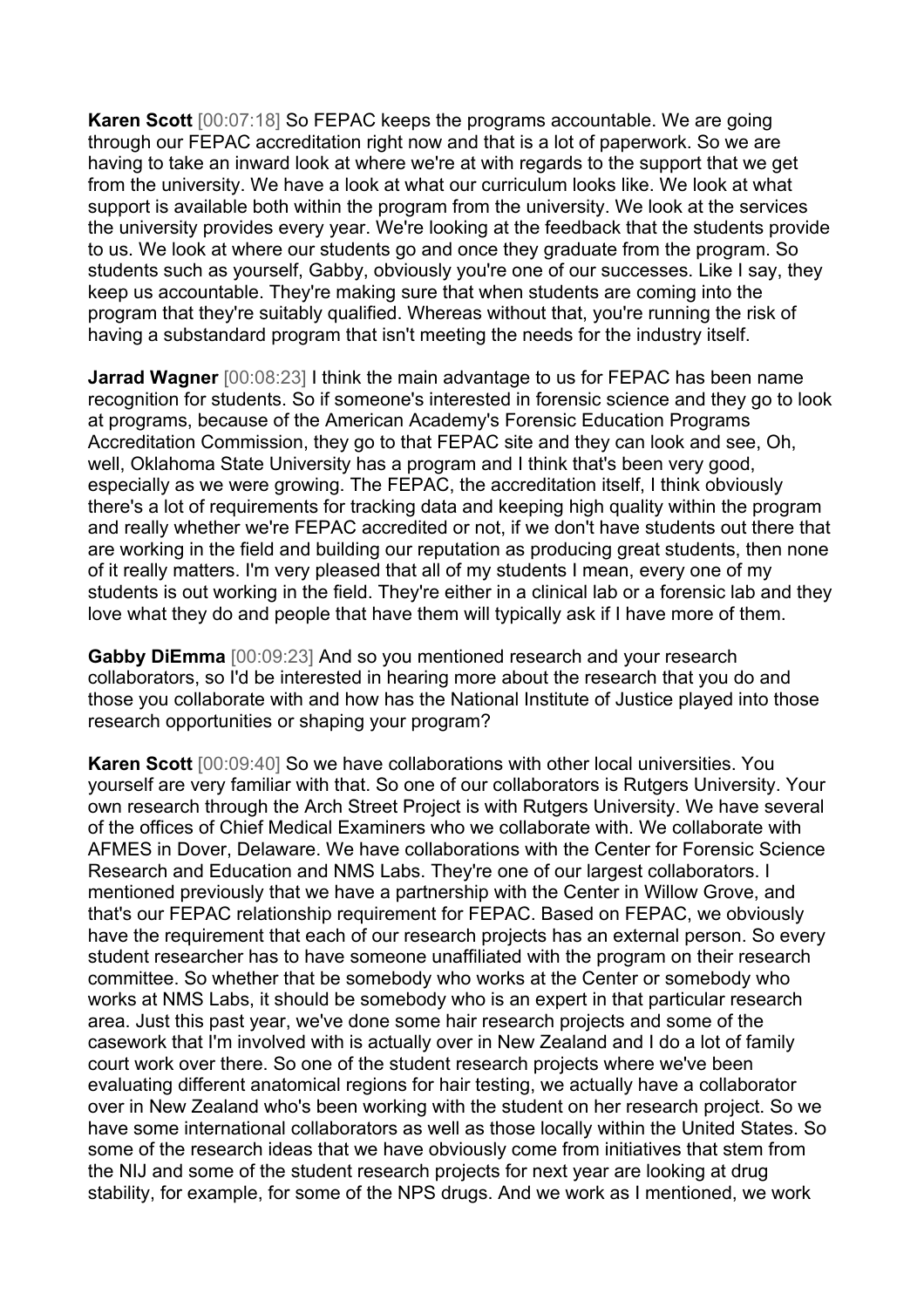very closely with the Center for Forensic Science Research and Education, and we have some joint research projects with them looking at - and we look to things like NPS Discovery to determine which types of drugs require to be evaluated much more urgently than others. And obviously, NPS Discovery is one of those NIJ initiatives. Also, my most recent faculty hire, Dr. Fabio Oldoni, is very involved with NIJ initiatives. He's a forensic biologist and is looking at some of the more novel methods of determining micro haplotypes and newer ways of evaluating DNA sequences.

**Jarrad Wagner** [00:12:40] So the National Institute of Justice has been really important for everything we've done at Oklahoma State University. They've funded our forensic biology DNA projects. The former chair, Dr. Robert Allen, who's going to be retiring soon, is still working through a couple of different projects related to RNA in biological specimens to look at - trying to determine where that biological material was deposited and I have some support now related to fentanyl so basically what we're doing is I'm working with the CDC NIOSH. It's occupational safety and health, but they are really very good at respiratory issues and toxicology and we're working together on a fentanyl problem. So we're looking at how fentanyl is aerosolized during the process of field testing and what sorts of exposures police officers have while field testing and while responding to these calls and we're basically trying to get at how these materials are affecting them. And that's an NIJ sponsored project that it is through CDC NIOSH, but we also have EPA involved. So they're working on new types of decontamination. And what's been great is that we've been able to develop analytical techniques around fentanyl. We can look at fentanyl on surfaces, we can look at fentanyl in the air. In fact, I just received an acceptance for a paper in Journal of Forensic Sciences related to fentanyl characterization. So it's really exciting because NIJ saw that it's a large problem that's affecting a lot of people in public safety, but no one was taking a systematic approach to actually characterize the exact amounts of exposures and what's likely happening. And so I'm excited about the work because it's going to put some data behind something that we're seeing. We'll see officers have issues on camera, but there's a lot of toxicologists that are like, wow, that's just psychosomatic. Well, it's important for us to know what they're being exposed to and to really answer the entire question. And we can't do that without doing the work. And it does help that I have the necessary licensing there. We have DEA licensing for research related to these compounds. Really, that's a big collaboration that NIJ sponsors, but we in general will collaborate with anyone in the field from around the world, and basically if they say there's a problem, I'll talk to a graduate student about working on that problem and then we find a way to work towards a solution.

**Gabby DiEmma** [00:15:09] So for those who may not be familiar with novel psychoactive substances or NPS and NPS Discovery, can you tell us more about what the NPS Discovery initiative is about?

**Karen Scott** [00:15:20] So they are evaluating samples that come primarily, my understanding, that come primarily through NMS Labs. They are screening those samples using QTOF and evaluating what is showing up nationwide in blood and urine samples to see the fullness of novel psychoactive substances throughout the country and then building their database to educate the country and I guess the world in terms of trends of NPS usage on a month-by-month basis. They have a tool that has been developed to show these different trends for the benzodiazepines, opioids, cannabinoids and stimulant drugs. They produce quarterly reports to evaluate which drugs are more frequently being seen in the casework, which are the, you know, what are the hot drugs or which ones are becoming less popularly used on a month-by-month basis and then there's an annual report each year that comes out also.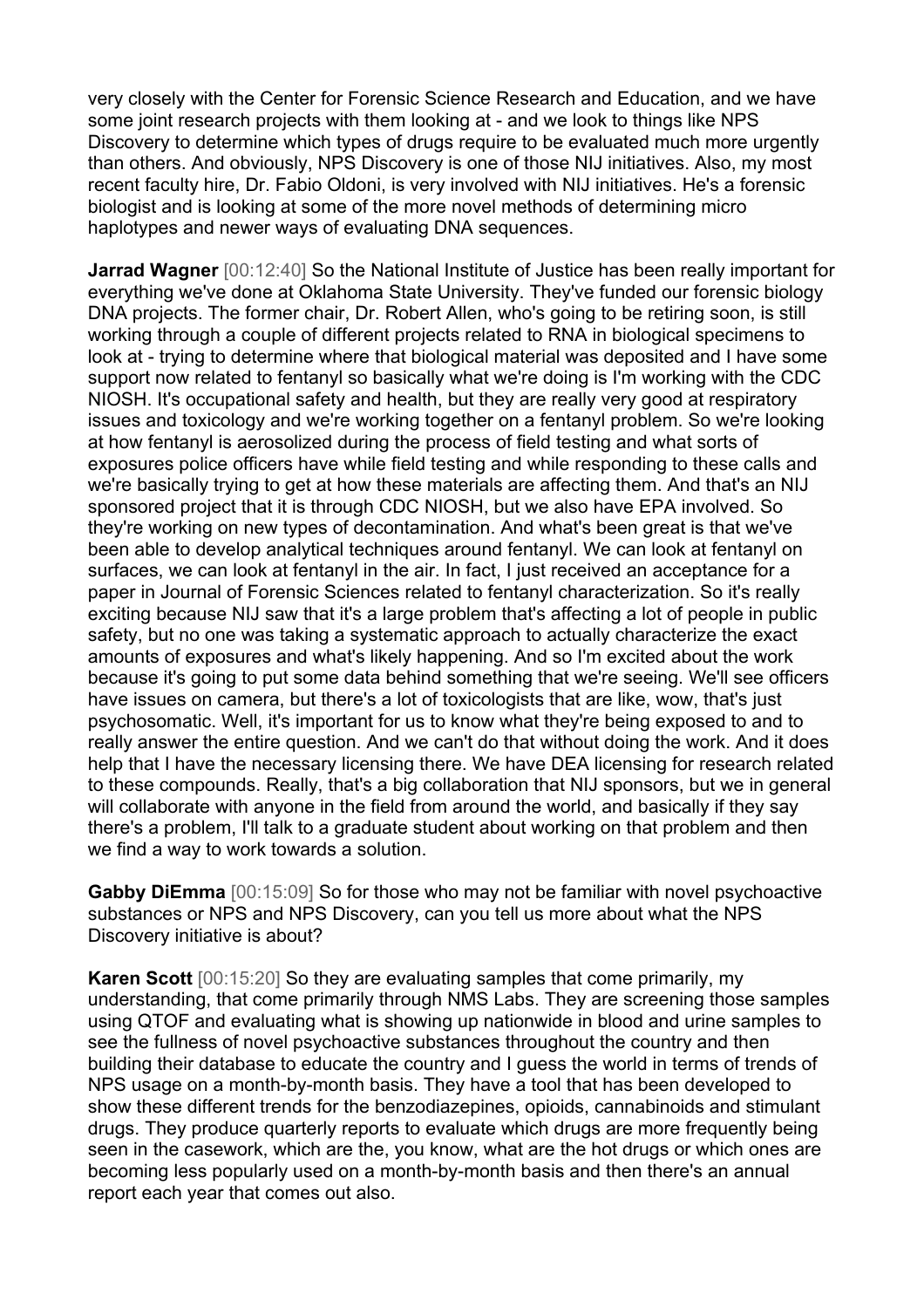**Jarrad Wagner** [00:16:27] Yeah so it's interesting you mentioned NPS discoveries. So that's a really great group that's being run out of the CFSRE. Dr. Alex Krotulski is working on that. And you may remember when we met I was actually visiting NMS Labs and the CFSRE up in the Philadelphia area and talking about some of the research that we do. So being able to interact with Arcadia students or students, different school, that's completely reasonable. But I was able to get to know a little bit of the work they're doing there. They're doing very important work in identifying novel psychoactive substances, novel or new, and there's a lot of very unique compounds coming up. And because of my work in clandestine laboratories and wanting to stay on top of the different precursors and the different compounds that are out there to understand what's affecting people, it's been important for me to follow the NPS Discovery work, and I'm trying to encourage them to get involved in, it's a group called CLIC, but it's Clandestine Laboratory Investigating Chemists, and basically where we investigate clandestine laboratories and we're chemists and it's important for us to know what is out there in the world. And that's something that NPS Discovery is very good at doing, is characterizing these compounds, identifying them so that we know what we're actually looking for.

**Gabby DiEmma** [00:17:45] So we've already discussed some of the opportunities for student research, but what are some of the opportunities for hands on learning in addition to that research, as well as some of those internships you may have already alluded to?

**Jarrad Wagner** [00:17:58] Internships are important and working on real world problems and so our campus has the medical examiner. We just built a brand-new building for them, so the office of chief medical examiner for the state of Oklahoma is actually on our campus. And the city of Tulsa Police Crime Laboratory is in the same building. So the property room is on the first floor, the crime lab is on the second floor, and then we're located on the third floor of the Forensic Sciences Building. So we have a really unique opportunity in Oklahoma to do local collaborations with those agencies. In addition to placing students at those different laboratories, we have the Federal Aviation Administration lab that's local in Oklahoma City. You know, so I'm focusing on local, but really I have students everywhere because we're able to do the online component and so you can do that online component. So I think internships are a really important part of graduate school and I did two internships. I did a local internship with the Orange County sheriffs, where I ended up working. I also did the FBI Honors Internship Program, and my first mentor was Mark LeBeau, actually. So if you look overall at the entire field, internships are really important and I facilitate those because I know a lot of people in the field and we work together. Really try and just create an environment where students get an opportunity for hands on no matter where it is. So we have some agreements that different organizations can sign when they host a student. Sometimes it's a graded experience where it's actually a course, an internship course, and other times it's just a research experience or something a little bit more informal, and it depends on the situation. But absolutely internships are, in my opinion, a critical part of what we do.

**Karen Scott** [00:19:42] So Arcadia has hands on learning right from the first semester. We have a crime scene house where students will learn how evidence is collected and the importance of proper techniques for that collection. They also learned about pattern evidence during that particular class. Also, in the first semester of the program, they have an instrumental analysis class where they learn those techniques of analytical chemistry. So things like GC-MS, LC-MS, solid phase extraction, the kind of primary instrumental analysis techniques that are going to see them through the classes such as forensic chemistry, forensic toxicology and those upper level classes that they do in the second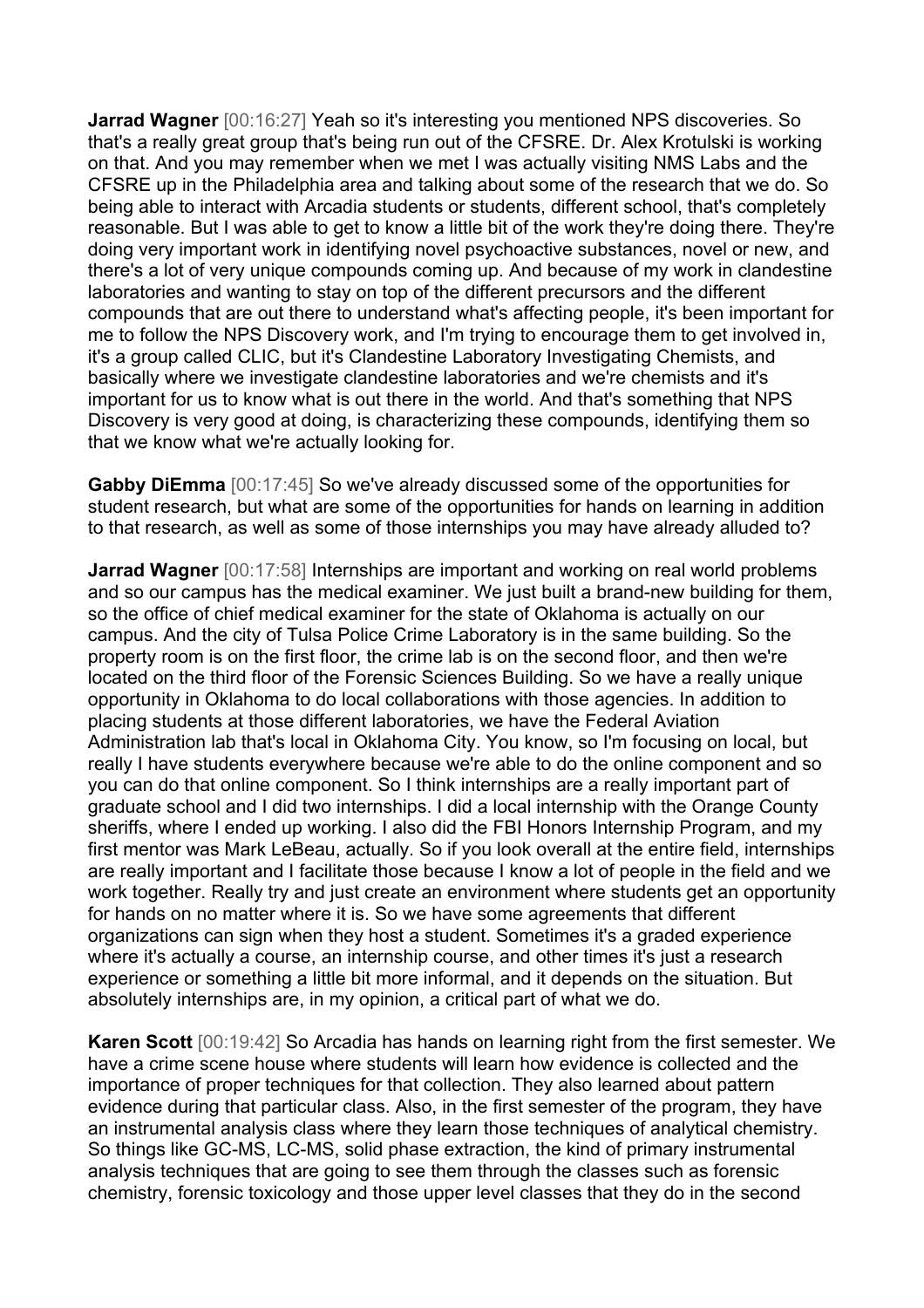semester into the second year of the program. So for each of those classes that they take, the chemistry, toxicology, biology, microscopy, each of those classes is supported by the laboratory. So it's a very hands on program. We firmly believe that students learn by doing. So while everything is underpinned by lectures, the students also have that hands on experience. We have laboratories both on campus where we have microscopy suite, as well as an analytical suite for the chemistry and toxicology labs, plus the DNA, and as I mentioned, we also have the partnership with the Center for Forensic Science Research and Education, where they have a large suite of analytical instrumentation both for chemistry, toxicology and DNA.

**Gabby DiEmma** [00:21:24] So what do you and your collaborators do to stay on top of the constantly evolving landscape of emerging drugs and novel psychoactive substances in toxicology?

**Jarrad Wagner** [00:21:35] Well, for me, I really have faculty that are supporting our institution, and they're qualified as graduate faculty, but they're running crime labs around the country. They have a Ph.D. They might have internship opportunities for students so they can host a student and be advisors. But they're actually in the field, right? They're running these labs and they know the problems they're facing. So it's not a challenge for me to try and stay on top of it, because students I'm working with and the people that I'm working with as collaborators are in the real world, and they're seeing drivers with these novel benzos, in some cases being pulled over for a DUI where it's just a human performance issues, and in other cases they're dead. Because we're actually doing real world things and doing research that solves real world problems, it's not hard for me to stay on top of it and also, you know, I'm fairly known for the collaboration. So when there's a really unique problem, I'll have people reach out and say, Hey, do you know anything about this? And so I might put them in touch with Alex Krotulski or someone at NPS Discovery or, you know, someone at a different lab that I'm like, that is a unique problem, but that's one that they've already solved so I'm going to have you talk so-and-so. So that's kind of how we stay on top of it. I think stay on top of it, that's interesting, right? That's implying that we're always successful. And I think for us, it's being aware of the new challenges that we're facing and finding ways to solve the problems. It's not always going to be a completely elegant solution, but part of the problem is that people are using a lot of really dangerous compounds right now. So we're aware of the issues. We can't always solve them, but we're always working towards solutions.

**Karen Scott** [00:23:15] So over the years, we've had several research projects on this particular area. When I first moved here from the UK, I actually brought one of my PhD students with me, her name's Lorna Nisbet and her Ph.D. research was actually on novel psychoactive substances. One of her areas that she looked at was stability of cathinones. So we had a couple of students that worked alongside her on that stability research project, and we actually eventually published that research. Then, alongside our collaborators at the Center for Forensic Science Research and Education, we've done some research looking at human liver microsome work, evaluating some metabolic profiles, and one research project looking at some NBOMes. We also have some research that's planned for next year, looking at some other NPS drugs in a similar manner, looking at metabolic profiles. And we're also planning to do some additional stability work next year also again with some NPS work. So looking at stability work and looking at some metabolic profiles for some of these NPS work to try and expand our knowledge in these areas.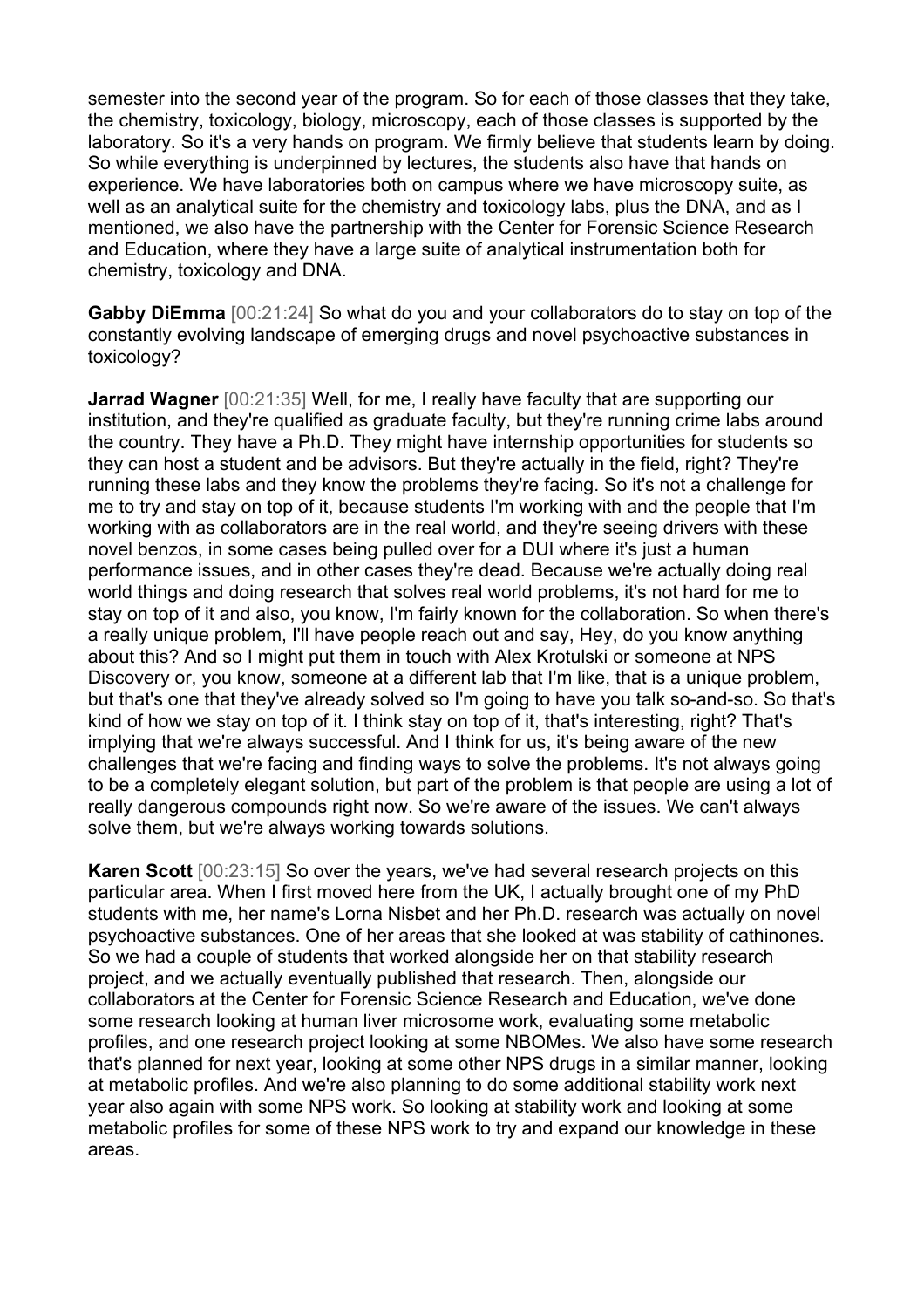**Gabby DiEmma** [00:24:30] So the interpretation of toxicological analyzes requires an understanding of not only the metabolic pathway of the substances, but also their toxicity levels, tolerance in an individual drug-drug interactions and much more. So how do you go about teaching this complex process to your students?

**Karen Scott** [00:24:50] So we have a couple of classes the first year of the program. We have a pharmacology class. So we start with the basic concept within that class and we build up on that throughout the semester. Hopefully we cover everything throughout that initial class and then the second year of the program, we build on that into our forensic toxicology class. We also encourage our students to attend webinars and symposiums and things like that. So at the moment, I'm chairing the 5th Annual Online Forensic Toxicology Symposium. So we would encourage our students to attend things like that where they can hear from world class experts. We take our students to the American Academy of Forensic Sciences. Sometimes our students have the opportunity to attend other meetings, such as the Society of Forensic Toxicologist meeting also. So we're always encouraging them to expand their knowledge. If there's webinars or seminars and things like that, that would be appropriate in that particular area then we would obviously encourage them to go to that and to carry on expanding their learning. It's not just about what we can teach them, it's about what other experts can also teach them.

**Jarrad Wagner** [00:26:02] That's a tough subject to teach. I think the first thing we have to do, I try and start at the cellular level and really explain what is a receptor, you know? Oh, it's a protein. What is the - is it an enzyme? Is it a receptor? What is it? And so we talk about ion gated channels. We talk about neurology and how nerves function. We talk about so the organism basically on a cellular level and then macroscopically as a whole organism. So you try to explain what's happening with the chemical in the body. Yep. That's what we do. Well, that doesn't sound very difficult, but it can be difficult because you're trying to say there's a mechanism behind the effect this thing is having. And then when you go further and you look at human performance, one of the things that I focus on is supporting the drug recognition expert program and drug recognition experts or police officers that are specifically trained to identify impairment and influence of different drugs. I teach physiology for them. I teach them about pharmacology and support a lot of training events where we have people that are using drugs and they're evaluated by the drug recognition expert. And so that's something that my students are able to help with as well, so that they get some, you know, hands on with different individuals and how their behavior changes with drugs. So it's not just a lecture, it's the actual experience that they have of seeing someone under the influence.

**Gabby DiEmma** [00:27:24] So your students are attending these conferences to learn from other experts, but based on the amount of research and the hands-on work that you do, do they also present their research at these conferences and have any of your students published their results?

**Jarrad Wagner** [00:27:39] Yeah, I think publication of results and presenting them are really important for the work because we have to let people know what we've done and it might help them solve a problem. And so we've gotten quite a few publications. More recently, the university actually has started a journal locally. I haven't published in it yet, but it was designed around creating a publication environment for our medical students because we teach - our program is co-located with the medical school and so we want the students to be able to publish the work. So my students will present at conferences. I actually wasn't able to attend. I had a - there was a conference, the Southwestern Association of Toxicologists, where I wasn't able to attend this year, but I had two students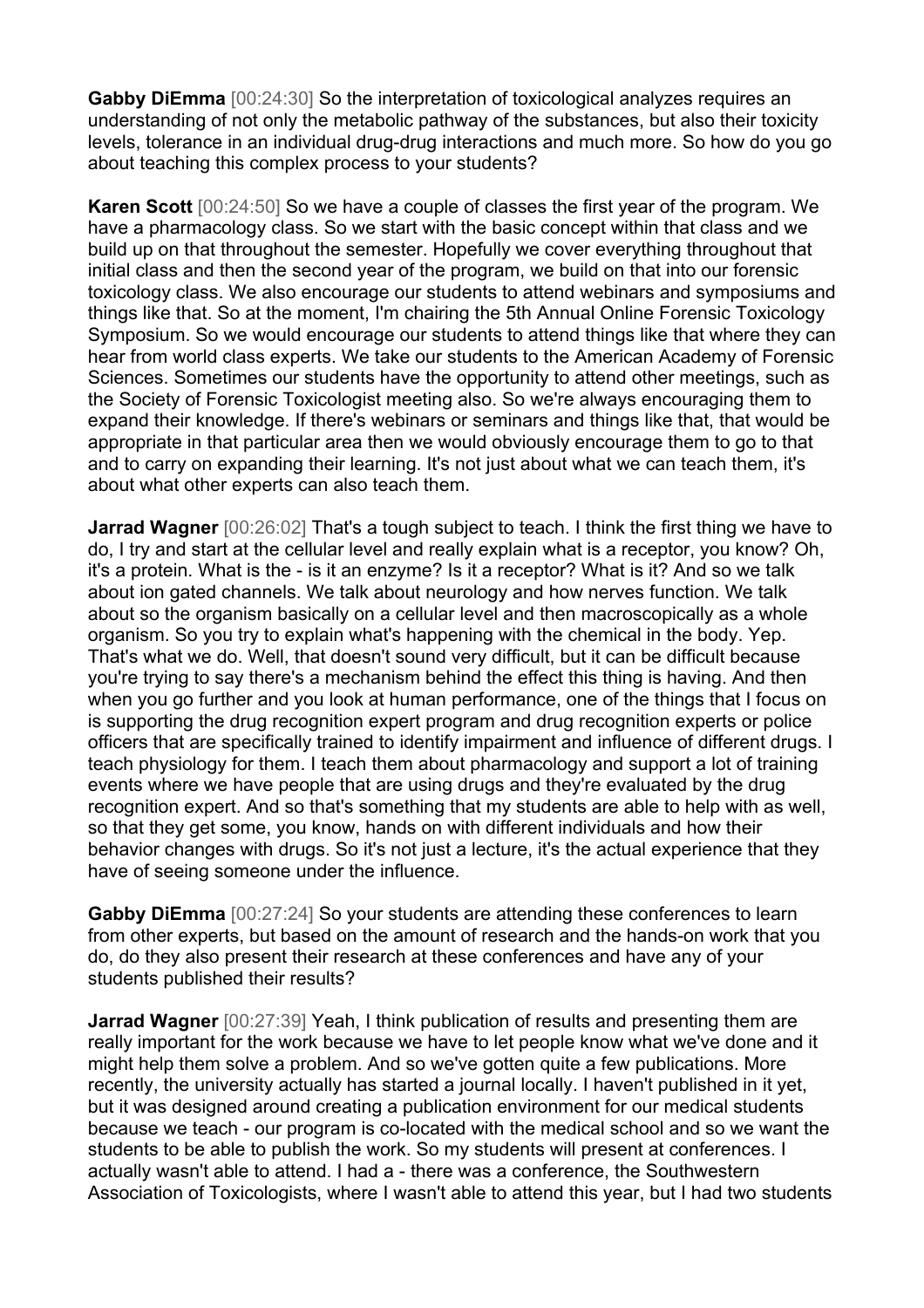present work that they did in affiliation with the program. But we also have a way to sponsor students to attend meetings like the American Academy and the Society of Forensic Toxicologist, different types of meetings. We wanted to give people the opportunity to get the work out there, and it's not always easy.

**Karen Scott** [00:28:38] So all of our students have the opportunity to attend the American Academy of Forensic Sciences and whether they present their research at that conference or not depends on how far though they have gotten with their research at the time that the abstracts is due for the academy, which is kind of in the midpoint of the summer session. So I would say that usually about 50% of them get the opportunity to present at the Academy meeting. One of the nice things about the Academy is that there's also the young forensic sciences opportunity for them. So if they're not ready for presentation by the time that the main abstracts are due, then they also have the opportunity to submit for the Young Forensic Sciences Forum in terms of a poster presentation. In terms of publication, we have had success with students publishing in the past. The research I mentioned earlier on NBOMes, that was published. I also mentioned the research on the cathinones stability that was also published. And then myself and one of my other students wrote a publication on the opioids pandemic a couple of years ago, and that was just a review paper on that. It wasn't actually a research paper, it was actually a review paper that we wrote. So we have a mixture of research and other types of papers that we've written together.

**Gabby DiEmma** [00:30:05] Post-graduation, what have your students been up to? How many found work in forensic science at publicly funded labs, at private labs, or, you know, are they continuing research or are they going on to future studies?

**Jarrad Wagner** [00:30:19] So we're in a unique position because we do have the doctoral program so we can have a student if they do very well in their master's thesis and they like to write, they can go on to do research. So I've had students that do that, but all of my students are either in a clinical tox lab or a publicly funded crime lab as alumni. And it really - you asked me about - do they go to meetings? Yeah, you know, they'll go to meetings. They'll interact on projects or internships and it's building those relationships at those meetings when they meet someone and are like, Oh, that might be interesting to work there tell me more about it and it just creates opportunities. I recently had an applicant for the program there, they said, Well, do you guys have a career service there? And I said, Well, I guess that's me because all my students have jobs that I help them find the right fit. You know, we focus on publicly funded crime labs, but honestly, there are lots of different types of laboratories out there in industry. So, you know, we have clinical we have quality assurance in different industries. So I really focus on giving the students the techniques and the skills that they need and then help them find the right position for them.

**Karen Scott** [00:31:25] So for the Arcadia cohort, we have had really good luck with recruiting our students and we get a lot of emails from industry reaching out saying, you know, we have these jobs, can you please send this out to your current students and alumni? You know, we have a job, an offer because they know that the students that come from these FEPAC accredited programs are of a high quality. It's really great for us to have that. In terms of recruitment of our students, our graduation ceremonies are this week, and already 50% of the students in the current graduating class have employment, which is really awesome. So we have a student who's going to NMS labs and we have two students who've already started working at the Armed Forces Lab down in Dover, Delaware. The other 50% of the class are still actively seeking employment. We know roughly where about 80% over alumni currently are and I would say around 90% of those